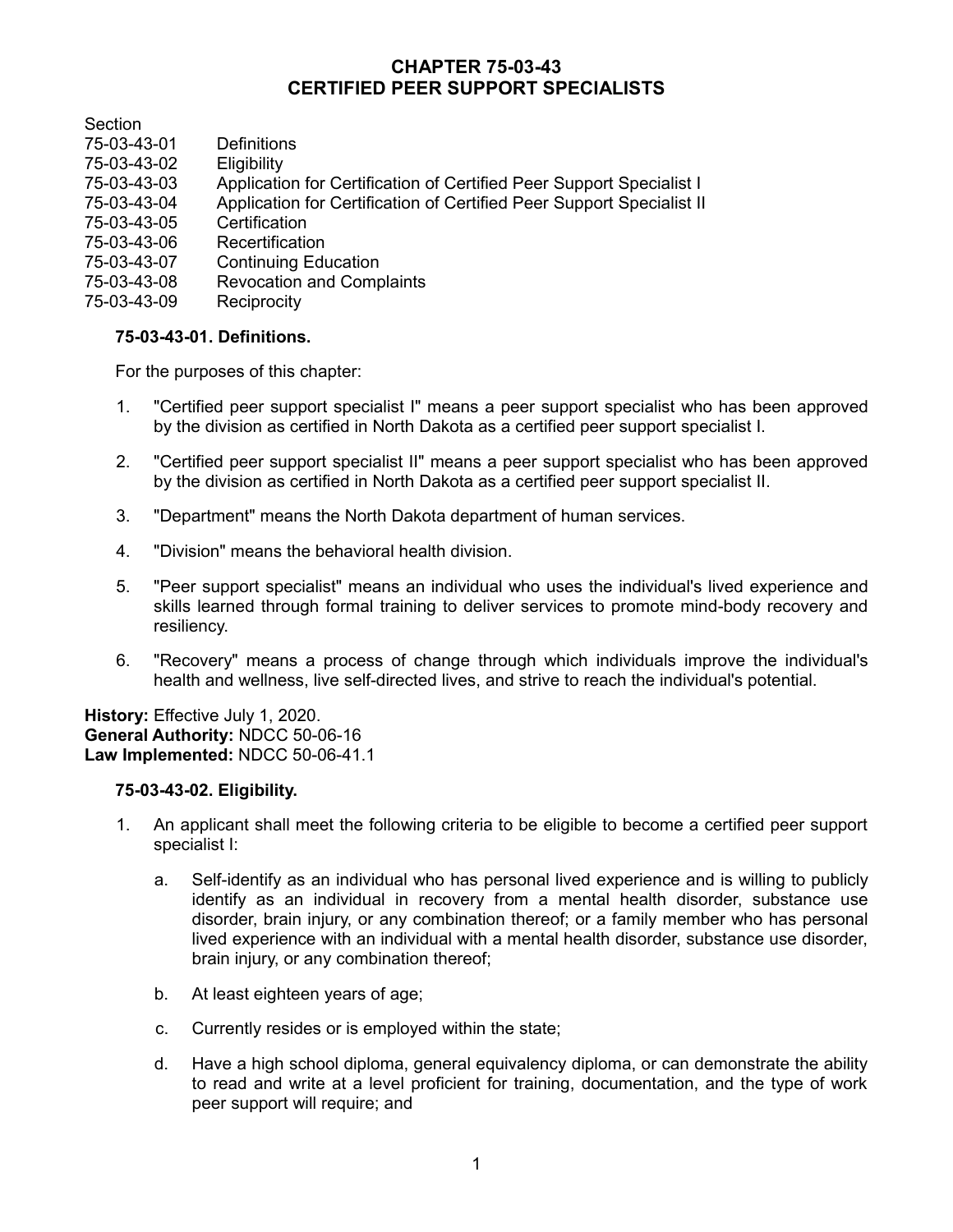- e. Successfully complete a division-approved peer support training program.
- 2. An applicant shall meet the following criteria to be eligible to become a certified peer support specialist II:
	- a. Self-identify as an individual who has personal lived experience and is willing to publicly identify as an individual in recovery from a mental health disorder, substance use disorder, traumatic brain injury, or any combination thereof; or a family member who has personal lived experience with an individual with a mental health disorder, substance use disorder, traumatic brain injury, or any combination thereof;
	- b. At least eighteen years of age;
	- c. Currently resides or is employed within the state;
	- d. Have a high school diploma or general equivalency diploma or can demonstrate the ability to read and write at a level proficient for training, documentation, and the type of work peer support will require:
	- e. Successfully complete a division approved peer support training program; and
	- f. Applicant has at least one thousand five hundred direct service hours as a peer support specialist.

**History:** Effective July 1, 2020. **General Authority:** NDCC 50-06-16 **Law Implemented:** NDCC 50-06-41.1

## **75-03-43-03. Application for certification of certified peer support specialist I.**

- 1. An applicant shall submit a signed application for certification and all required information and documentation for certification in the form and manner prescribed by the division, along with:
	- a. Proof of successful completion of division-approved peer support training;
	- b. Three letters of recommendation:
		- (1) One personal recommendation;
		- (2) One professional recommendation; and
		- (3) One recommendation that demonstrates the applicant's commitment to the applicant's or family member's recovery process;
	- c. A personal statement that must detail how the applicant will use the individual's lived experience to benefit others through a peer relationship; and
		- (1) The applicant's commitment to the recovery process, including information establishing a continued recovery for a year or longer; or
		- (2) The applicant's commitment to the individual's family member's recovery process, including information establishing a period of recovery support for a year or longer;
	- d. A signed North Dakota certified peer support specialist code of ethics;
	- e. A nonrefundable application fee of fifty dollars; and
	- f. The requirements of section 75-03-43-02.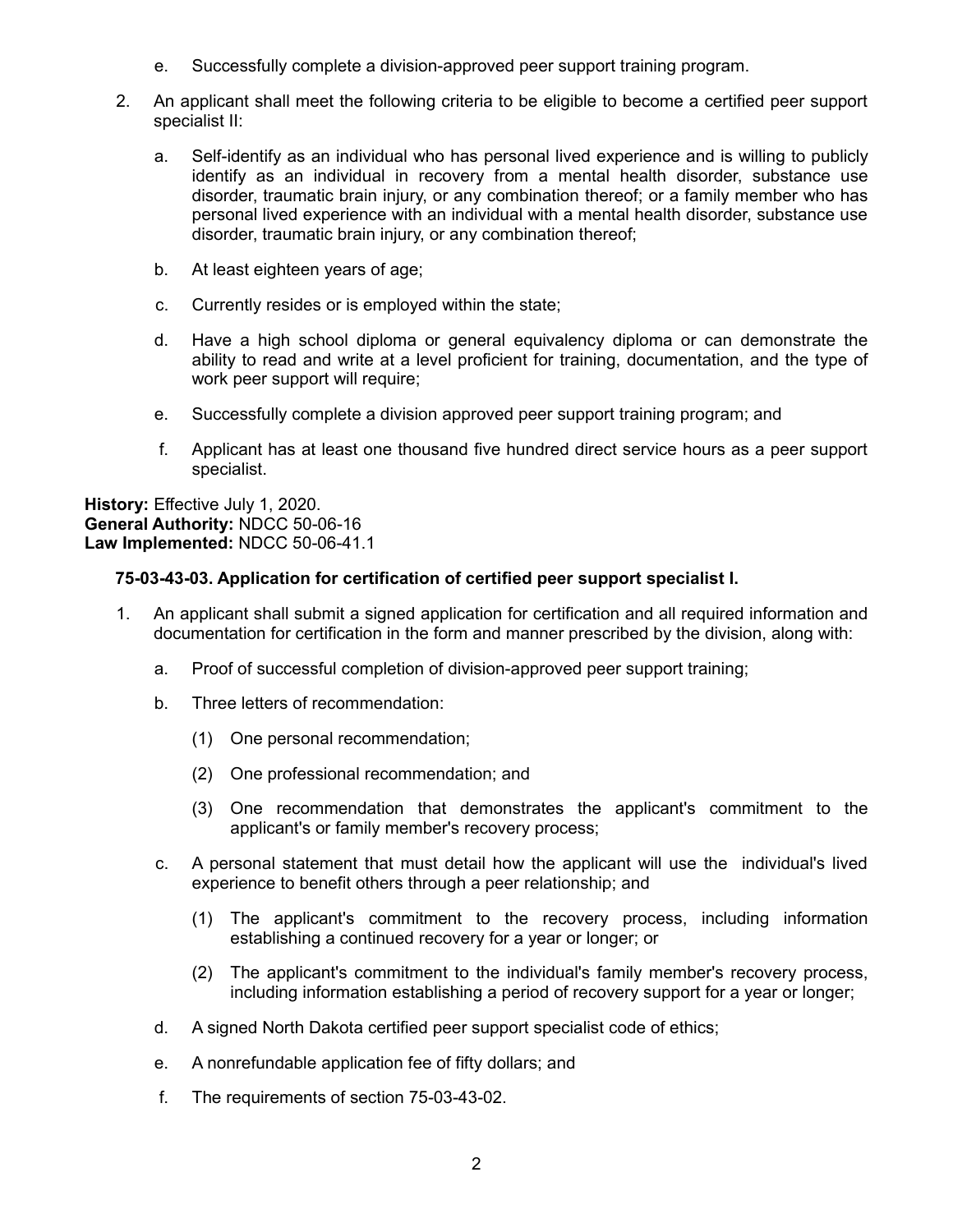- 2. The division shall consider an application for certification complete when it has received all information and documentation required under this section and section 75-03-43-02. The division shall notify an applicant if an application for certification is incomplete. The division may declare an application for certification withdrawn if an applicant fails to submit all required information and documentation within thirty days of the division's notification to the applicant that the application for certification is incomplete.
- 3. Upon receipt of a completed application for certification, the division shall review and determine an approval or denial of certification based on whether the applicant has submitted information to satisfy the eligibility and application for certification requirements under this section and section 75-03-43-02.
- 4. An applicant may appeal a decision to deny an application for certification by completing a written appeal with the department within thirty days of the decision. Upon receipt of a timely appeal, an administrative hearing must be governed by the provisions of chapter 75-01-03.
- 5. Applications for certification and all accompanying materials are subject to the open records requirements of North Dakota Century Code chapter 44-04.

**History:** Effective July 1, 2020. **General Authority:** NDCC 50-06-16 **aw Implemented:** NDCC 50-06-41.1

### **75-03-43-04. Application for certification of certified peer support specialist II.**

- 1. An applicant shall submit a signed application for certification and all required information and documentation for certification in the form and manner prescribed by the division, along with:
	- a. Proof of successful completion of division-approved peer support supervision training;
	- b. Two letters of recommendation:
		- (1) One personal recommendation; and
		- (2) One professional recommendation;
	- c. A personal statement that must detail how the applicant will provide direction, develop competence, skills, and ethical expertise in a collaborative manner with certified peer support specialists I;
	- d. A nonrefundable application fee of fifty dollars; and
	- e. The requirements of section 75-03-43-02.
- 2. The division shall consider an application for certification complete when it has received all information and documentation required under this section and section 75-03-43-02. The division shall notify an applicant if an application for certification is incomplete. The division may declare an application for certification withdrawn if an applicant fails to submit all required information and documentation within thirty days of the division's notification to the applicant that the application for certification is incomplete.
- 3. Upon receipt of a completed application for certification, the division will review and determine an approval or denial of certification based on whether the applicant has submitted information to satisfy the eligibility and application for certification requirements under this section and section 75-03-43-02.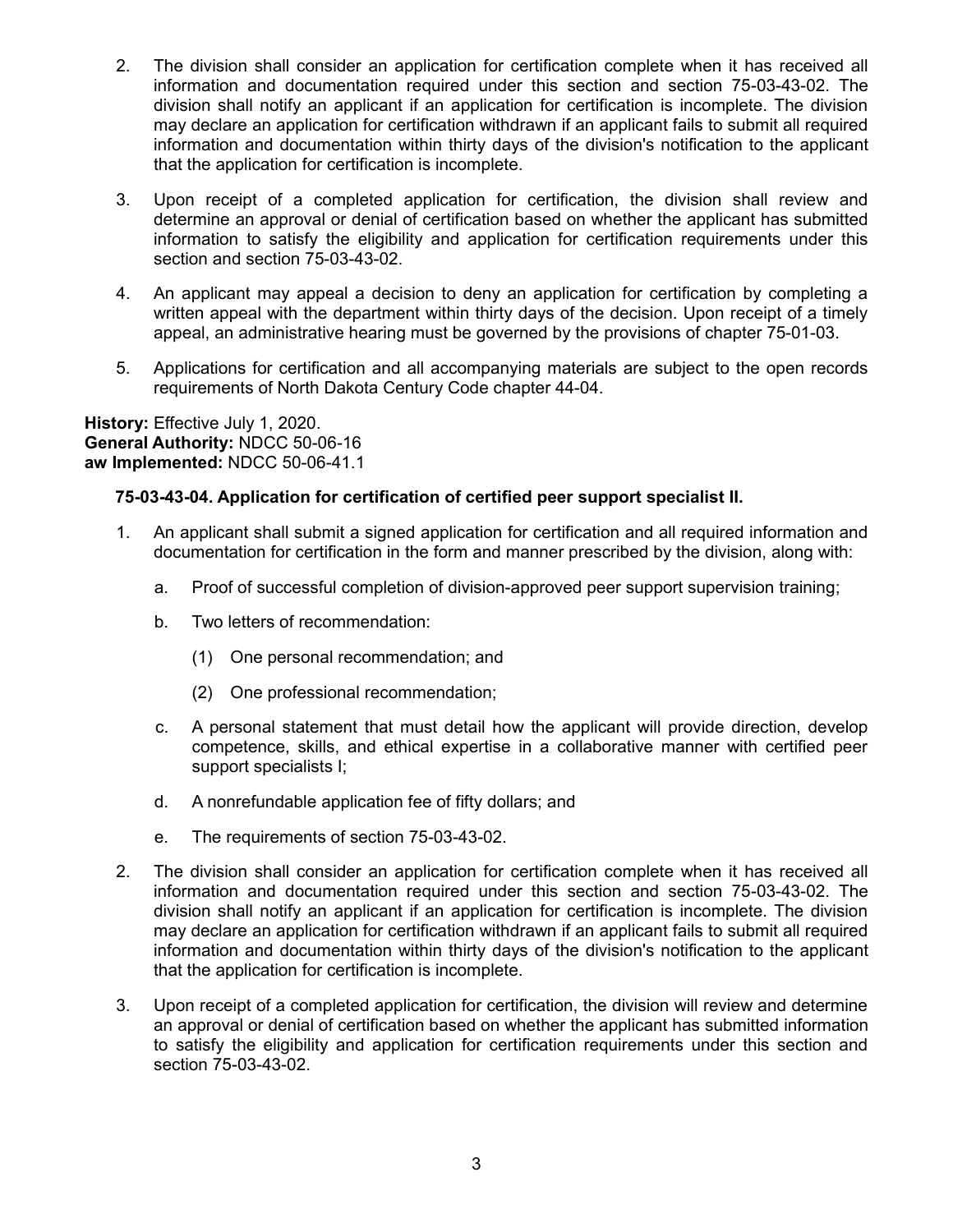- 4. An applicant may appeal a decision to deny an application for certification by completing a written appeal with the department within thirty days of the decision. Upon receipt of a timely appeal, an administrative hearing must be governed by the provisions of chapter 75-01-03.
- 5. Applications for certification and all accompanying materials are subject to the open records requirements of North Dakota Century Code chapter 44-04.

**History:** Effective July 1, 2020. **General Authority:** NDCC 50-06-16 **Law Implemented:** NDCC 50-06-41.1

#### **75-03-43-05. Certification.**

- 1. Certifications are effective when approved by the division and the certificate has been issued to the certified peer support specialist I or II.
- 2. Certificates are effective for a period of two years.
- 3. Certificates expire at midnight of the expiration date provided on the certification.
- 4. A certified peer support specialist I or II shall inform the division of any changes in personal information within sixty days.

**History:** Effective July 1, 2020. **General Authority:** NDCC 50-06-16 **Law Implemented:** NDCC 50-06-41.1

#### **75-03-43-06. Recertification.**

- 1. To renew a certification, a certified peer support specialist I shall submit an application for recertification, along with all required supporting information and documentation in the form and manner prescribed by the division. Application for recertification will be accepted within ninety days of expiration of current certificate. Information required for recertification includes:
	- a. A personal statement that must include the applicant's experience as a certified peer support specialist I, and how the applicant will continue to use the individual's lived experience to benefit through a peer relationship. The statement must:
		- (1) Demonstrate the applicant's commitment to the recovery process, including information establishing a period of continued recovery for a year or longer; or
		- (2) Demonstrate the applicant's commitment to an individual family member's recovery process;
	- b. A signed North Dakota certified peer support specialist code of ethics;
	- c. Evidence of compliance with section 75-03-43-02; and
	- d. A nonrefundable application fee of fifty dollars.
- 2. To renew a certification, a certified peer support specialist II shall submit an application for recertification, along with all required supporting information and documentation in the form and manner prescribed by the division. Application for recertification will be accepted within ninety days of expiration of current certificate. Information required for recertification includes:
	- a. A personal statement that must detail the applicant's experience as a peer support specialist II and how the applicant will continue to provide direction, develop competence,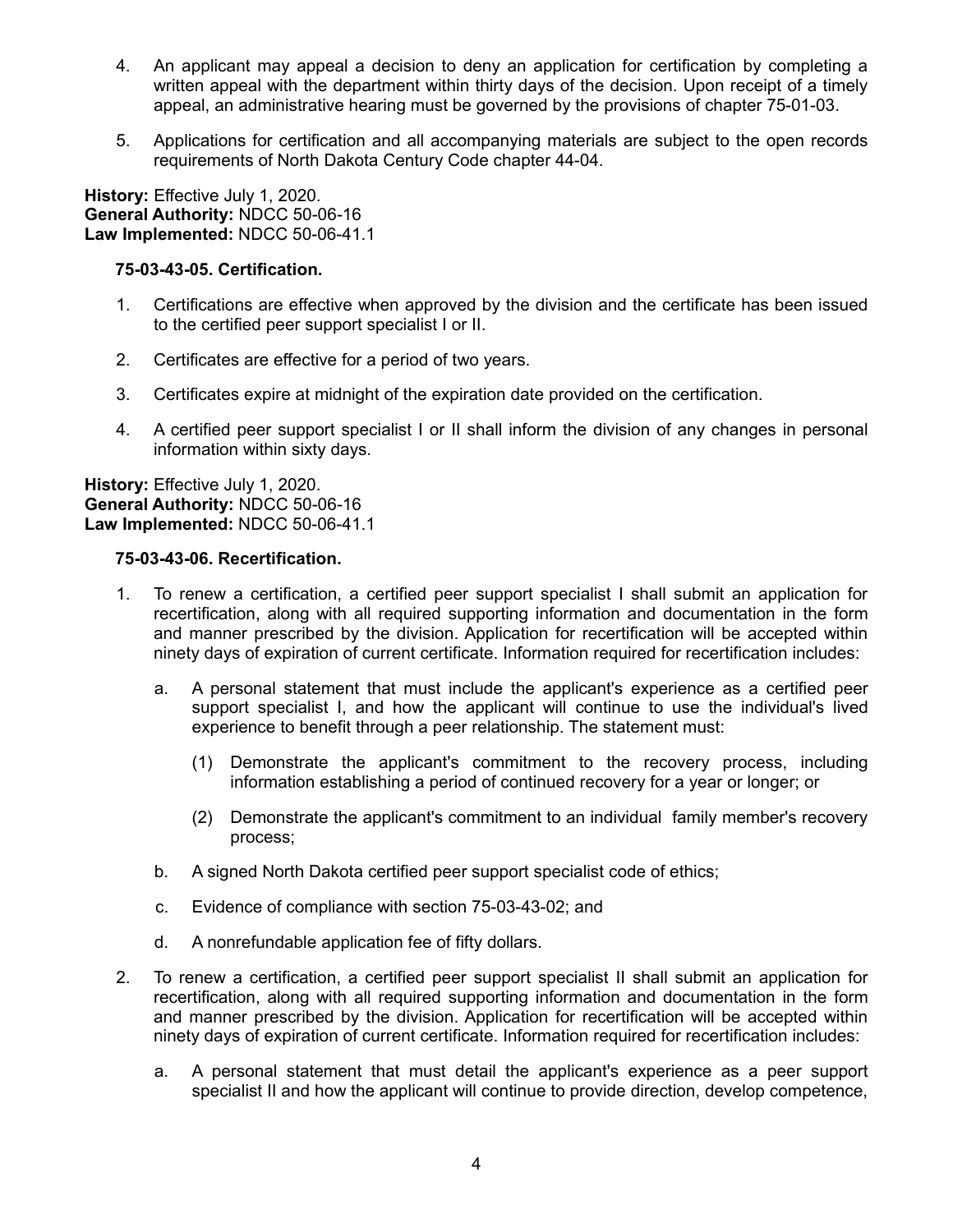skills, and ethical expertise in a collaborative manner with certified peer support specialists I;

- b. A signed North Dakota certified peer support specialist code of ethics;
- c. Evidence of compliance with section 75-03-43-02; and
- d. A nonrefundable application fee of fifty dollars.
- 3. If a certified peer support specialist I or II does not submit an application for recertification, the individual shall not be eligible to practice as a certified peer support specialist I or II after the individual's certification has expired. The division may extend the renewal deadline for an applicant who has proof of a hardship as recognized by the division. The decision to deny a request for extension is not an appealable decision.
- 4. The division shall consider an application for recertification complete when it has received all information and documentation required under this section and section 75-03-43-02. The division shall notify a certified peer support specialist I or II if an application for recertification is incomplete. The division may declare an application for recertification withdrawn if a certified peer support specialist I or II fails to submit all required information and documentation within thirty days of the division's notification to the certified peer support specialist I or II that the application for recertification is incomplete.
- 5. Upon receipt of a completed application for recertification, the division shall review and determine an approval or denial of recertification based on whether the certified peer support specialist I or II has submitted information to satisfy the eligibility and application for recertification requirements under this section and section 75-03-43-02.
- 6. A certified peer support specialist I or II may appeal a decision to deny an application for recertification by completing a written appeal with the department within thirty days of the decision. Upon receipt of a timely appeal, an administrative hearing must be governed by the provisions of chapter 75-01-03.
- 7. Applications for recertification and all accompanying materials are subject to the open records requirements of North Dakota Century Code chapter 44-04.
- 8. If a certified peer support specialist I or II certification lapses, the applicant shall apply for certification under the provisions of section 75-03-43-03.

**History:** Effective July 1, 2020. **General Authority:** NDCC 50-06-16 **Law Implemented:** NDCC 50-06-41.1

### **75-03-43-07. Continuing education.**

- 1. Twenty hours of continuing education are required for a two-year certification period. At least two hours of continuing education must be on the topic of peer support specialist ethics. No more than four hours of continuing education can be completed by self-study or distance learning methods unless an exception is granted by the division. If a certified peer support specialist I or II is certified in July or later of a calendar year, the two-year continuing education reporting cycle beings the following year. The division may require evidence that an applicant for recertification has completed continuing education requirements.
- 2. A certified peer support specialist II shall complete all continuing education requirements as outlined in subsection 1 along with four additional hours of training specific to supervision of peer support specialists.